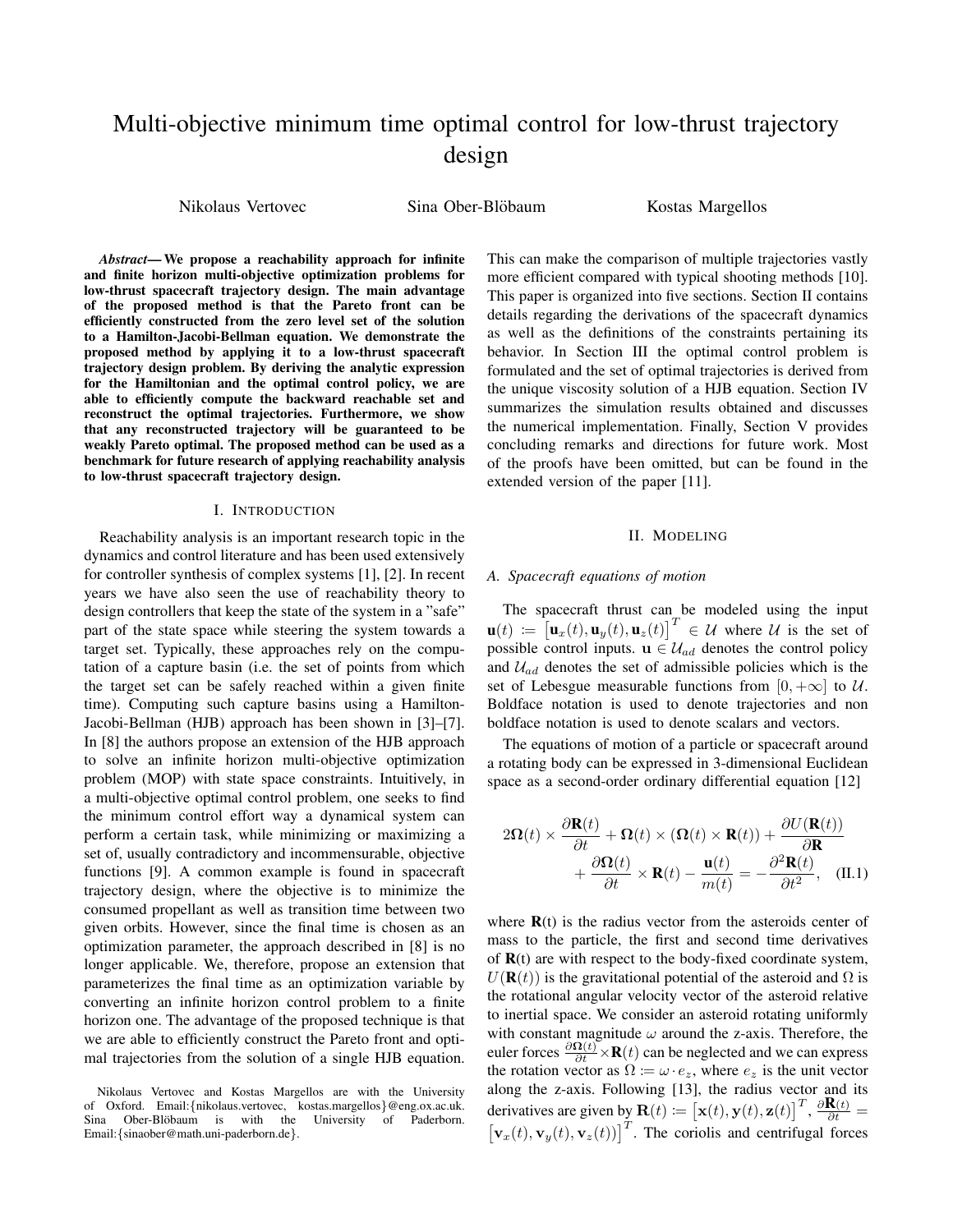(the first two terms in (II.1)) acting on the spacecraft are

$$
2\Omega \times \frac{\partial \mathbf{R}(t)}{\partial t} = \begin{bmatrix} -2\omega \mathbf{v}_y(t) \\ 2\omega \mathbf{v}_x(t) \\ 0 \end{bmatrix}, \Omega \times (\Omega \times \mathbf{R}(t)) = \begin{bmatrix} -\omega^2 \mathbf{x}(t) \\ -\omega^2 \mathbf{y}(t) \\ 0 \\ \text{(II.2)}
$$

Let us define the state vector  $r :=$  $\begin{bmatrix} x, y, z, v_x, v_y, v_z, m \end{bmatrix}^T \in \mathbb{R}$ 7 . Then following our derivations from (II.1) we can formulate the system dynamics of the spacecraft as

$$
\dot{r} = \tilde{f}(r, u) = \begin{bmatrix} v_x \\ v_y \\ v_z \\ U_x(x, y, z) + \omega^2 x + 2\omega v_y + \frac{u_x}{m} \\ U_y(x, y, z) + \omega^2 y - 2\omega v_x + \frac{w_y}{m} \\ U_z(x, y, z) + \frac{u_z}{m} \\ -\frac{\sqrt{u_x^2 + u_y^2 + u_z^2}}{v_{\text{exhaust}}}\end{bmatrix}, \quad \text{(II.3)}
$$

where  $v_{\text{exhaust}}$  is the exhaust velocity,  $U_x$ ,  $U_y$  and  $U_z$  are the derivatives of the gravitational potential in the direction  $e_x$ ,  $e_y$  and  $e_z$ , respectively and where for brevity we neglect the time dependence by denoting  $r = \mathbf{r}(t)$ ,  $v_x = \mathbf{v}_x(t)$  etc.

## *B. State constraints*

In order to ensure that the derived spacecraft dynamics hold, we need to enforce state constraints on  $x, y, z$  as well as on the mass m.

Assuming that the burnout mass of the spacecraft is the same as the dry mass, then the total mass of the spacecraft is bounded by the amount of propellant available. We set  $m_{\text{min}} := m_{\text{dry}}$  and  $m_{\text{max}} := m_{\text{dry}} + m_{\text{propellant}}$ . Since using all the propellant is never physically possible  $m_{\min}$ is formulated as a strict inequality.

Due to particles ejected from the asteroid, we do not want to fall below a circular orbit with radius  $\rho \coloneqq \sqrt{x^2 + y^2 + z^2}$ of approximately  $\rho_{\min} = 1$  km. Furthermore, we need to stay within the sphere of influence (SOI) of the asteroid. The SOI can be approximated by  $\rho_{SOI} \approx a \left(\frac{M_1}{M_2}\right)^{\frac{2}{5}}$ , where  $a$  is the semi-major axis of the asteroid's orbit around the sun  $(1.5907 \cdot 10^8 \text{ km})$ ,  $M_1$  is the Mass of the asteroid  $(1.4091 \cdot 10^{12} \text{ kg})$  and  $M_2$  is the mass of the sun  $(1.9890 \cdot 10^{30} \text{ m})$ kg). Therefore, the sphere of influence of the asteroid is approximately  $\rho_{\text{max}} = 8.74$  km. Let us denote the set of states that satisfy the above assumptions as

$$
\mathcal{K}_0 := \left\{ r \in \mathbb{R}^7 : \rho \in [\rho_{\min}, \rho_{\max}], m \in (m_{\min}, m_{\max}] \right\},\
$$

and let  $\overline{\mathcal{K}_0}$  denote the closure of  $\mathcal{K}_0$  and  $\mathcal{K}_0$  the interior.

Whenever we approach the boundary of  $\mathcal{K}_0$ , we wish to be able to recover and reenter the interior  $\mathcal{K}_0$ . We, therefore, restrict ourselves to the set  $\mathcal{K} := \{r \in \mathcal{K}_0 | \exists u \in \mathcal{U} : f(r, u) \}$  $\eta_r < 0$ , where  $\eta_r$  is the exterior normal vector to K at r. Recall that this need not hold for  $m = m_{\text{min}} \notin \mathcal{K}_0$ . Overall, the set of state constraints we consider is encoded by the set  $K$ , while the target orbit that we would like to transfer to lies within the nonempty closed target set  $C \subset \mathcal{K}$  defined as  $C := \{r \in \mathcal{K} : |r_{\text{target}} - r| < \epsilon\}$ , where  $\epsilon > 0$  is an arbitrary tolerance.

### III. OPTIMAL CONTROL PROBLEM

The multi-objective optimal control problem can be formulated as a minimization problem using two objective functions in Mayer form. The first goal is to maximize the remaining mass, the second minimizes the required time for the orbit change, i.e. the terminal time. However, as the terminal time  $t_f$  is unknown, we introduce a change of the time variable, i.e. for every  $t_f \in [0, +\infty)$ :

$$
t_{t_f}(s) \coloneqq t_0 + s(t_f - t_0) \quad \text{for} \quad s \in [0, 1].
$$

The new dynamics of the fixed final horizon problem (where the final horizon is 1 and  $t_0 := 0$ ) are then as follows:

$$
f(r, u, t_f) = (t_f - t_0)\hat{f}(r, u)
$$
  
\n
$$
\Rightarrow \begin{cases} \dot{\mathbf{r}}(\mathbf{s}) = f(\mathbf{r}(s), \mathbf{u}(s), \zeta(s)) & s \in [\kappa, 1] \\ \dot{\zeta}(s) = 0 & s \in [\kappa, 1] \\ \mathbf{r}(\kappa) = r_0 \\ \zeta(\kappa) = t_f \end{cases}
$$
 (III.1)

where  $\kappa$  is chosen from [0, 1] and  $r_0$  is an initial state. The solution r belongs to the Sobolev space  $\mathbb{W}^{1,1}([\kappa,1];\mathbb{R}^7)$ . The set of trajectory-control pairs on  $[0, 1]$  starting at  $r_0$  with terminal time  $t_f$  is denoted as:

$$
\Pi_{r_0,t_f} \coloneqq \{(\mathbf{r}, \mathbf{u}) : \dot{\mathbf{r}}(s) = f(\mathbf{r}(s), \mathbf{u}(s), \boldsymbol{\zeta}(s)), s \in [0, 1];
$$
  

$$
\mathbf{r}(0) = r_0, \boldsymbol{\zeta}(0) = t_f\} \subset \mathbb{W}^{1,1}([0, 1]; \mathbb{R}^7) \times \mathcal{U}_{ad}.
$$

Similarly, the set of admissible (in the sense of satisfying the state constraints) trajectory-control pairs on  $[0, 1]$  starting at  $r_0$  with terminal time  $t_f$  is denoted as:

$$
\Pi_{r_0,t_f}^{\mathcal{K},\mathcal{C}} := \{ (\mathbf{r}, \mathbf{u}) \in \Pi_{r_0,t_f} : \mathbf{r}(s) \in \mathcal{K} \quad \text{for} \quad s \in [0,1]; \n\mathbf{r}(1) \in \mathcal{C} \} \subset \mathbb{W}^{1,1}([0,1];\mathbb{R}^7) \times \mathcal{U}_{ad}.
$$

Using Assumption 3.1 and 3.2 that will be defined in Section III-B, as well as Filippov's Theorem [14], we can conclude, that  $\Pi_{r_0,t_f}^{\mathcal{K},\mathcal{C}}$  is compact.

Finally, the set of admissible terminal time and state pairs is denoted as

$$
\pi := \{ (r_0, t_f) \in \mathcal{K} \times [0, +\infty) \quad \text{such that} \quad \Pi_{r_0, t_f}^{\mathcal{K}, \mathcal{C}} \neq \emptyset \}.
$$

For a given terminal state  $r_f \in \mathbb{R}^7$  and terminal time  $t_f \in$  $[0, +\infty)$ , we can define the costs functions as  $J_1(r_f, t_f) :=$  $-r_{f7}$  and  $J_2(r_f, t_f) := t_f$ , where  $r_{f7}$  denotes the 7th element of the state vector  $r_f$  (the mass in our case). The 2-dimensional objective function  $J : \mathbb{R}^7 \times [0, +\infty) \to \mathbb{R}^2$ can then be written as  $J(r_f, t_f) := [J_1(r_f, t_f), J_2(r_f, r_f)].$ 

We are now in a position to formulate the multi-objective optimal control problem (MOC) under study by

$$
\begin{cases}\n\inf J(\mathbf{r}(1), t_f) \\
t_f \in [0, +\infty) \\
(\mathbf{r}, \mathbf{u}) \in \Pi_{r_0, t_f}^{\mathcal{K}, \mathcal{C}}.\n\end{cases} \tag{III.2}
$$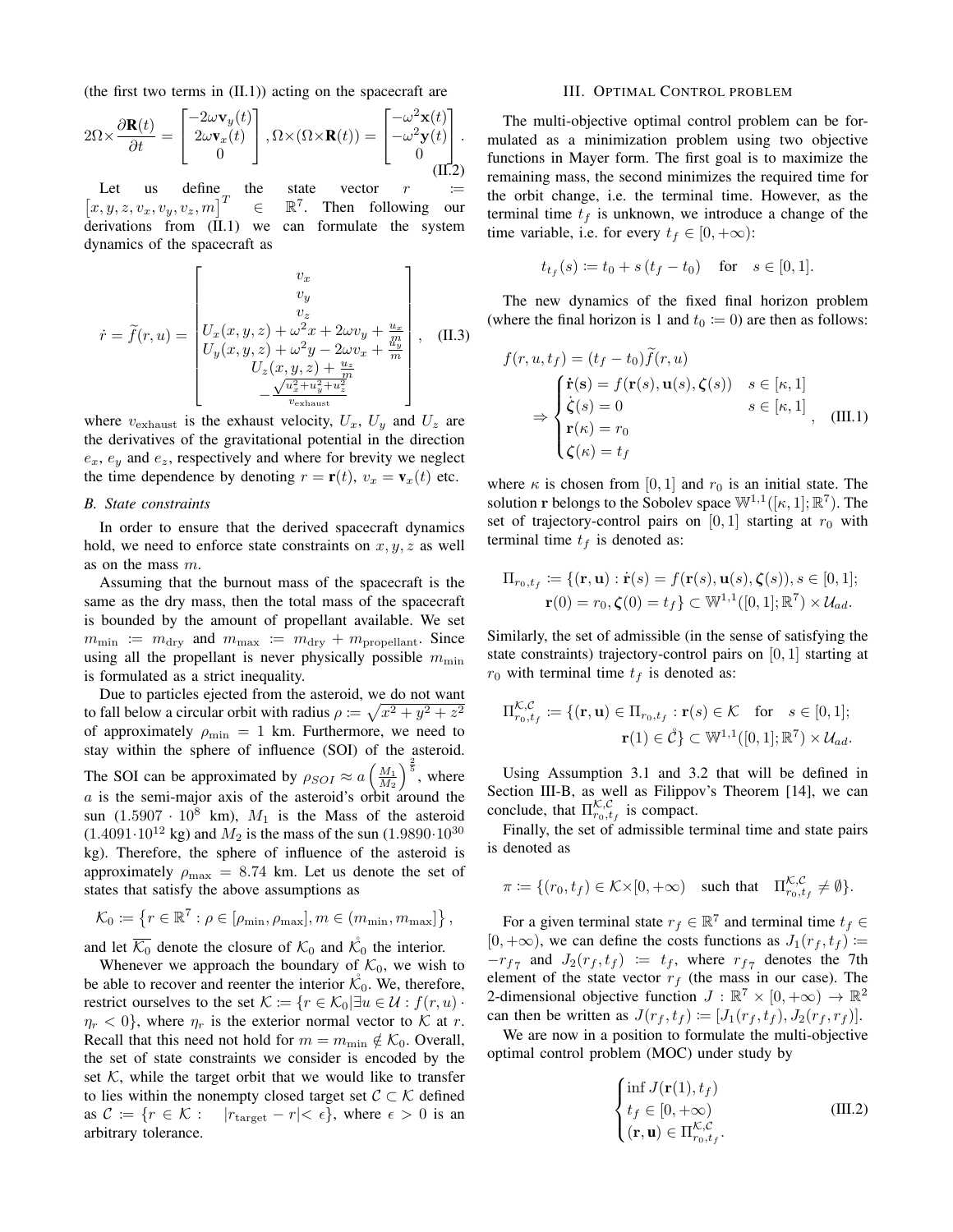# *A. Pareto Optimality*

Before discussing how to solve (III.2), we will introduce two important concepts that are relevant when discussing multi-objective optimization. The first will be that of dominance between two admissible control pairs and the second will be weak and strong Pareto optimality [15].

*Definition 3.1:* A vector a is considered less than b (denoted  $a < b$ ) if for every element  $a_i$  and  $b_i$  the relation  $a_i < b_i$  holds. The relations  $\leq, \geq, >$  are defined in an analogous way.

*Definition 3.2:* Let  $(r_0, t_f)$ ,  $(r_0, \hat{t}_f) \in \pi$ . We consider the trajectory-control pairs  $(\mathbf{r}, \mathbf{u}) \in \Pi_{r_0, t_f}^{\mathcal{K}, \mathcal{C}}$  and  $(\mathbf{x}, \mathbf{v}) \in \Pi_{r_0, \hat{t}_f}^{\mathcal{K}, \mathcal{C}}$ .

- 1) The trajectory r dominates x if  $J(\mathbf{r}(1), t_f) \leq$  $J(\mathbf{x}(1),\hat{t}_f)$  and  $J(\mathbf{r}(1),t_f) \neq J(\mathbf{x}(1),\hat{t}_f)$ .
- 2) The trajectory **r** strictly dominates **x** if  $J(\mathbf{r}(1), t_f)$  <  $J(\mathbf{x}(1),\hat{t}_f)$ .

*Definition 3.3:* Let  $(r_0, t_f) \in \pi$ . We consider the trajectory-control pairs  $(\mathbf{r}, \mathbf{u}) \in \Pi_{r_0, t_f}^{\mathcal{K}, \mathcal{C}}$ .

- 1) The trajectory r is considered weakly Pareto optimal if  $\forall \hat{t}_f \in [0, \infty), \nexists (\mathbf{x}, \mathbf{v}) \in \Pi_{r_0, \hat{t}_f}^{\mathcal{K}, \mathcal{C}}$  such that  $J(\mathbf{x}(1), \hat{t}_f) < J(\mathbf{r}(1), t_f).$
- 2) The trajectory r is considered strictly Pareto optimal if  $\forall \hat{t}_f \in [0, \infty), \nexists (\mathbf{x}, \mathbf{v}) \in \Pi_{r_0, \hat{t}_f}^{\mathcal{K}, \mathcal{C}}$  such that  $J(\mathbf{x}(1),\hat{t}_f) \leq J(\mathbf{r}(1),t_f).$

Following Definition 3.3, a trajectory  $\bf{r}$  is considered weakly Pareto optimal if it is not possible to improve all its performance metrics  $J_1(\mathbf{r}(1), t_f)$ ,  $J_2(\mathbf{r}(1), t_f)$  simultaneously. On the other hand, a trajectory r is considered stongly Pareto optimal if no other admissible trajectory can ameliorate its performance metrics  $J_1(\mathbf{r}(1), t_f)$ ,  $J_2(\mathbf{r}(1), t_f)$ without deteriorating the other.

Letting  $(\mathbf{r}, \mathbf{u}) \in \Pi_{r_0, t_f}^{\mathcal{K}, \mathcal{C}}$  and  $z := \begin{pmatrix} z_1 \\ z_2 \end{pmatrix}$  $z_2$  $\Big) \in \mathbb{R}^2$ , we now study how we can reconstruct Pareto optimal trajectories. First, we will choose a value function  $\vartheta : \mathbb{R}^7 \times \mathbb{R}^2 \to \mathbb{R}$ , discussed further in Section III-B, such that for any  $t_f \in$  $[0, \infty)$  the following holds:

$$
\vartheta(r_0, z) \le 0 \iff \left[ \exists (\mathbf{r}, \mathbf{u}) \in \Pi_{r_0, t_f}^{\mathcal{K}, \mathcal{C}}, J_1(\mathbf{r}(1), t_f) \le z_1 \right]
$$
\n
$$
\text{and } J_2(\mathbf{r}(1), t_f) \le z_2 \Big], \quad \text{(III.3)}
$$

$$
\forall z, z^{\prime} \in \mathbb{R}^{2}, z \leq z^{\prime} \Rightarrow \vartheta(r_{0}, z) \geq \vartheta(r_{0}, z^{\prime}). \qquad (III.4)
$$

To discuss the following theorem, we introduce the utopian point  $J^*(r_0)$ , which is the lower bound of J, defined elementwise as

$$
J_i^*(r_0) := \inf_{\{(\mathbf{r}(1), t_f) | \exists t_f : (r_0, t_f) \in \pi; (\mathbf{r}, \mathbf{u}) \in \Pi_{r_0, t_f}^{\mathcal{K}, \mathcal{C}}} J_i(\mathbf{r}(1), t_f).
$$
(III.5)

Furthermore, for the remainder of the paper,  $a \bigvee b$  will denote  $\max(a, b)$  and  $\bigvee_i x_i$  will denote the maximum element of the vector  $x$ .

*Theorem 3.1:* Let  $z_1^*(r_0)$  and  $z_2^*(r_0)$  be the two utopian values of  $J_1$  and  $J_2$  for a given initial state  $r_0$  and let us define  $z^*(r_0) := \begin{pmatrix} z_1^*(r_0) \\ z^*(r_0) \end{pmatrix}$  $z_2^*(r_0)$ ) and  $\mu := \begin{pmatrix} \mu_1 \\ \mu_2 \end{pmatrix}$  $\mu_2$  $\Big) \in \mathbb{R}_{\geq 0}^2$ . Moreover, let  $\Pi_{r_0,z_2^*(r_0)}^{\mathcal{K},\mathcal{C}} \neq \emptyset$ . We consider the extended function  $\Theta_{r_0} : [0,1]^{\mathcal{I}} \to [0,\infty]$  defined as follows:

$$
\Theta_{r_0}(\mu) \coloneqq \inf \left\{ \tau \ge 0 \mid \vartheta(r_0, z^*(r_0) + \mu \tau) \le 0
$$
  
and 
$$
\tau < \frac{m_{\text{propellant}}}{\mu_1} \right\} \in [0, \infty].
$$

Let us define the 1-dimensional manifold:

$$
\Sigma_{r_0} := \left\{ \begin{pmatrix} z_1^*(r_0) \\ z_2^*(r_0) \end{pmatrix} + \mu \cdot \Theta_{r_0}(\mu), \mu := \begin{pmatrix} \mu_1 \\ \mu_2 \end{pmatrix} \in [0, 1]^2 \right\}
$$
  
with  $\mu_1 + \mu_2 = 1$ .

Any trajectory reconstructed from  $\Sigma_{r_0}$ , is guaranteed to be weakly Pareto optimal.

Since weak Pareto optimality is of less relevance compared to strong Pareto optimality, we make the following observation.

*Lemma 3.1:* The set of Pareto optimal values z, called the Pareto front F, is a subset of  $\Sigma_{r_0}$ .

Following Lemma 3.1, we can construct the Pareto front from  $\Sigma_{r_0}$  by eliminating all points from  $\Sigma_{r_0}$  that are dominated. For a discretized approximation of  $\Sigma_{r_0}$ , this can be done by iteratively removing any point  $z$  that is dominated. Thus in conclusion, using the value function  $\vartheta$ , we are able to determine Pareto optimal solutions by constructing the set  $\Sigma_{r_0}$  and simply eliminating dominated points.

#### *B. Auxiliary value function*

We now describe how the value function  $\vartheta$  and the set  $\Sigma_{r_0}$ can be computed. First, let  $g(r)$  and  $v(r)$  be two Lipschitz functions (with Lipschitz constants  $L_q$  and  $L_\nu$ , respectively) chosen such that

$$
g(r) \leq 0 \iff r \in \overline{\mathcal{K}},
$$
  

$$
\nu(r) \leq 0 \iff r \in \mathcal{C}.
$$

This can be achieved by choosing  $q(r)$  and  $\nu(r)$  as signed distances to the sets  $K$  and  $C$ , respectively. Then, by letting  $(\mathbf{r}, \mathbf{u}) \in \Pi_{r_0, t_f}^{\mathcal{K}, \mathcal{C}}$  and  $z := \begin{pmatrix} z_1 \\ z_2 \end{pmatrix}$  $z_2$  $\Big\} \in \mathbb{R}^2$ , we can describe the epigraph of the MOC problem, as defined in (III.2), by using the auxiliary value function  $\omega$ :

$$
\omega(\kappa, r_0, z, t_f) := \inf_{(\mathbf{r}, \mathbf{u}) \in \Pi_{r_0, t_f}} \left\{ \bigvee_i J_i(\mathbf{r}(1), t_f) - z_i \right\}
$$

$$
\bigvee \nu(\mathbf{r}(1)) \bigvee \max_{s \in [\kappa, 1]} g(\mathbf{r}(s)) \right\}. \quad (\text{III.6})
$$

Since,  $\omega(\kappa, r_0, z, t_f) \leq 0$  implies that we have found an admissible trajectory that remains within  $\overline{\mathcal{K}}$ , by limiting  $z_1$ to  $z_1 < -m_{\min}$  it follows that:

$$
0 \ge \omega(\kappa, r_0, z, t_f) \ge J_1(\mathbf{r}(1), t_f) - z_1 = -m_{final} - z_1
$$
  

$$
\iff m_{final} \ge -z_1 > m_{\min},
$$

and thus the solution r lies within  $K$ .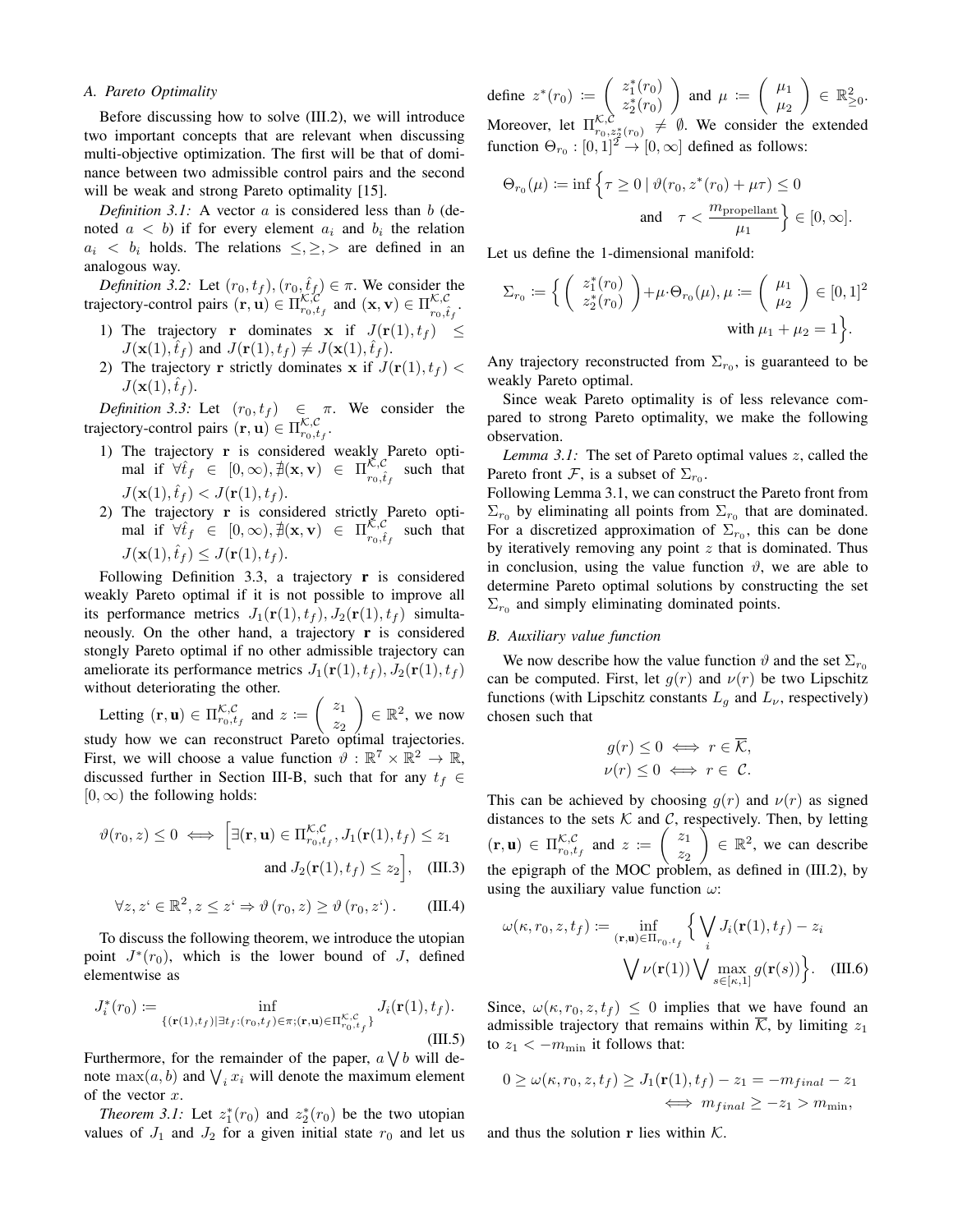For the following theorem, we need to make two assumptions about the spacecraft dynamics.

*Assumption 3.1:* For every  $r \in \overline{K}$  the set  $\left\{ \widetilde{f}(r, u) : u \in$  $\mathcal{U}$  is a compact convex subset of  $\mathbb{R}^7$ .

Assumption 3.2:  $\tilde{f}: K \times U \to \mathbb{R}^7$  is bounded and there exists an  $L_f > 0$  such that for every  $u_1, u_2 \in \mathcal{U}$ ,

$$
|\tilde{f}(r_1, u_1) - \tilde{f}(r_2, u_2)| \le L_f |r_1 - r_2|.
$$

Moreover, following Assumption 3.1 there exists a  $c_f > 0$ such that for any  $r \in \overline{\mathcal{K}}$  we have  $\max\{|\widetilde{f}(r, u)|: u \in \mathcal{U}\}\leq$  $c_f (1 + |r|).$ 

Under Assumption 3.2 and following the Picard-Lindelöf theorem, for any control policy  $\mathbf{u} \in \mathcal{U}_{ad}$ , any initial starting orbit  $r \in \mathcal{K}$  and terminal time  $t_f \geq 0$ , the system admits a unique, absolutely continuous solution on  $[0, t_f]$  [16]. By introducing the Hamiltonian  $H : \mathbb{R}^7 \times \mathbb{R} \times \mathbb{R}^7 \to \mathbb{R}$ 

$$
H(r, t_f, q) \coloneqq \min_{u \in \mathcal{U}} \left( q^T \cdot f(r, u, t_f) \right),
$$

we are able to now state how the auxiliary value function can be obtained.

*Theorem 3.2:* The auxiliary value function  $\omega$  is the unique viscosity solution of the following HJB equation

$$
\begin{cases}\n\min(\partial_{\kappa}\omega + H(r, t_f, \nabla_r \omega), \omega(\kappa, r, z, t_f) - g(r)) = 0 \\
\text{for } \kappa \in [0, 1), r \in \mathcal{K}, z \in \mathbb{R}^2, t_f \in [0, +\infty), \\
\omega(1, r, z, t_f) = \left(-r_7 - z_1 \bigvee t_f - z_2 \bigvee \nu(r) \bigvee g(r)\right) \\
\text{for } r \in \mathcal{K}, z \in \mathbb{R}^2, t_f \in [0, +\infty),\n\end{cases}
$$

Since the Dynamic Programming Principle holds for  $0 \leq$  $\kappa \leq \kappa + h \leq 1$ ,  $r_0 \in \mathcal{K}$  and  $z \in \mathbb{R}^2$  with  $h \geq 0$ :

$$
\omega(\kappa, r_0, z, t_f) = \inf_{(\mathbf{r}, \mathbf{u}) \in \Pi_{r_0, t_f}} \left\{ \omega(\kappa + h, \mathbf{r}(\kappa + h), z, t_f) \right\}
$$

$$
\bigvee \max_{s \in [\kappa, \kappa + h]} g(\mathbf{r}(s)) \right\},
$$

the proof of Theorem 3.2 follows standard arguments for viscosity solutions, as shown in [3]. We will subsequently make some observations about the auxiliary value function ω.

*Proposition 3.1:* The auxiliary value function  $\omega$  is Lipschitz continuous.

The proof of this Proposition follows from [17] and can be found in [11].

*Proposition 3.2:* Let  $(\kappa, r_0, t_f) \in [0, 1] \times \mathbb{R}^7 \times [0, +\infty)$ . The function  $\omega(\kappa, r_0, z, t_f)$  has the following property:

$$
\forall z, z^{\iota} \in \mathbb{R}^2, z \leq z^{\iota} \Rightarrow \omega (\kappa, r_0, z, t_f) \geq \omega (\kappa, r_0, z^{\iota}, t_f).
$$

*Proof:* Let  $(\kappa, r_0, t_f) \in [0, 1] \times \mathbb{R}^7 \times [0, +\infty)$  and  $z, z^i \in \mathbb{R}^2$  with  $z \leq z^i$ . Then for all  $i \in 1, 2$ ,  $J_i(\mathbf{r}(1), t_f)$  –  $z_i \leq J_i(\mathbf{r}(1), t_f) - z_i$ , and consequently

$$
\left[\bigvee_i J_i(\mathbf{r}(1), t_f) - z_i\right] \leq \left[\bigvee_i J_i(\mathbf{r}(1), t_f) - z_i\right].
$$

Taking the maximum  $\nu(\mathbf{r}(1)) \bigvee \max_{s \in [\kappa,1]} g(\mathbf{r}(s))$  and the infimum over all  $(\mathbf{r}, \mathbf{u}) \in \Pi_{r_0, t_f}$ , it follows from the last equation that  $\omega(\kappa, r_0, z^t, t_f) \leq \omega(\kappa, r_0, z, t_f)$ .

We now use the auxiliary value function  $\omega$  to define  $\vartheta$  and show that  $\vartheta$  satisfies the requirements given in Section III-A.

$$
\vartheta(r_0, z) \coloneqq \min_{t_f} \omega(0, r_0, z, t_f).
$$

*Lemma 3.2:* Let  $r_0 \in \mathbb{R}^7$ . Then  $\forall z, z^i \in \mathbb{R}^2, z \leq z^i \Rightarrow$  $\vartheta(r_0, z) \geq \vartheta(r_0, z^{\mathfrak{c}}).$ 

Having shown how to construct  $\vartheta$  from the solution of a HJB equation, we are now in the position to state and prove the following theorem, which is the main result of this section.

*Theorem 3.3:*  $\Sigma_{r_0}$  is defined by the zero level set of the value function  $\vartheta$ , i.e.,  $\Sigma_{r_0} = \{z \in \mathbb{R}^2 | \vartheta(r_0, z) = 0\}.$ 

## IV. NUMERICAL APPROXIMATION AND RESULTS

# *A. Numerical approximation of* ω

Ultimately, the goal is to compute the set  $\Sigma_{r_0}$  and the corresponding optimal trajectories. First, however, we will need to discuss how  $\omega$  is computed from the HJB equation given in Theorem 3.2. Since the term  $J_2(\mathbf{r}(1), t_f) - z_2$  does not depend on the system dynamics, we can omit it from the initial condition of the auxiliary value function  $\omega$ , and simply take the maximum of  $\omega(0, r_0, z, t_f)$  and  $J_2(\mathbf{r}(1), t_f) - z_2$ to obtain the original  $\omega(0, r_0, z, t_f)$ , had  $J_2(\mathbf{r}(1), t_f) - z_2$ been included in the initial condition. This approach stems from an idea of system decomposition presented in [18] and allows us, for the sake of solving the HJB equation, to omit one grid dimension,  $z_2$ . To solve the HJB equation we need to consider a uniform spaced grid  $\mathcal{G} = \{r, z_1, t_f\}$  on  $\mathcal{K} \times$  $\mathbb{R} \times [0, +\infty)$ , which enables us to use the Level Set Toolbox described in [19] as well as some extensions presented in [20].

Numerical results have shown that by sufficiently constraining the considered grid points, we get an acceptable approximation of the set K. Since  $K_0$  constrains the radius  $\rho$ , it is more efficient to compute the auxiliary value function  $\omega$  in spherical coordinates. Let us define  $[a_{\rho}, a_{\theta}, a_{\psi}]^T$  as the appropriate transformation of  $a_x := U_x(x, y, z) + \omega^2 x +$  $2\omega v_y$ ,  $a_y := U_y(x, y, z) + \omega^2 y - 2\omega v_x$  and  $a_z := U_z(x, y, z)$ . Then we can restate the system dynamics in spherical coordinates as

$$
\dot{r} = \begin{bmatrix} v_{\rho} \\ v_{\theta} \\ v_{\psi} \\ a_{\rho} + \frac{T}{m} \cos \alpha \\ a_{\phi} + \frac{T}{m} \sin \alpha \sin \delta \\ a_{\psi} + \frac{m}{m} \sin \alpha \cos \delta \\ -\frac{T}{v_{\text{exhaust}}}\end{bmatrix}, \quad (\text{IV.1})
$$

where  $v_{\rho}$ ,  $v_{\theta}$  and  $v_{\psi}$  are the velocities in the direction  $e_r$ ,  $e_{\theta}$ and  $e_{\psi}$ , respectively. The input  $\mathbf{u}(t)$  is redefined for spherical coordinates as  $\mathbf{u}_{sph}(t) := (\alpha(t), \delta(t), \mathbf{T}(t)) \in \mathcal{U}$ , where  $\alpha(t) \in [-\pi, \pi]$  is the incidence angle,  $\delta(t) \in [-\frac{\pi}{2}, \frac{\pi}{2}]$  is the sideslip angle and  $\mathbf{T}(t) \in [0, T_{\text{max}}]$  is the variable thrust.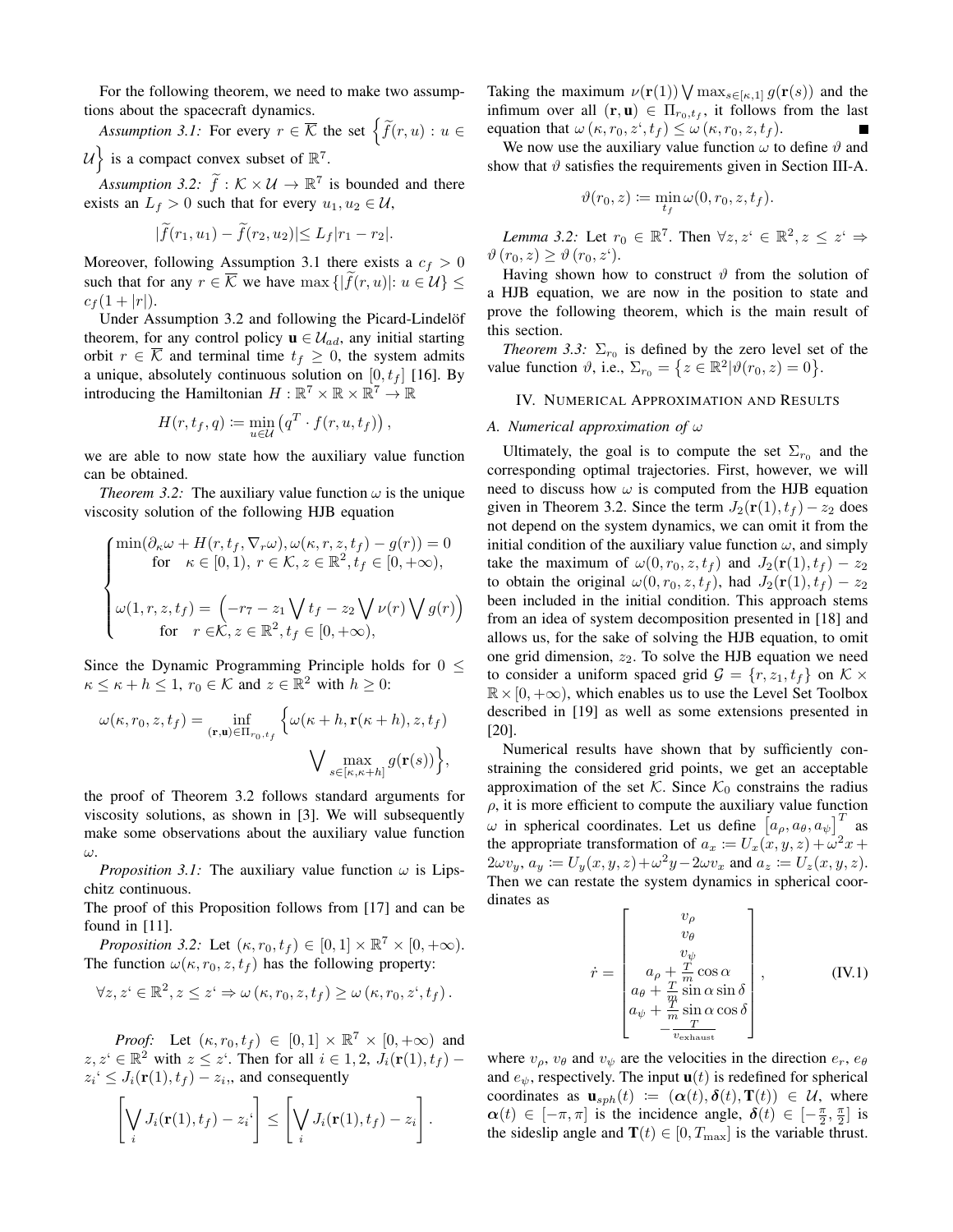To obtain a numerical approximation of  $\omega$ , we use a Lax-Friedrich Hamiltonian with an appropriate fifth-order weighted essentially non-oscillatory scheme as detailed in [21]. As the PDE is solved backwards in time using a finite difference scheme, the Hamiltonian is given by  $H(r, q) :=$  $-\min_{u \in \mathcal{U}} (f(r, u, t_f) \cdot q)$ , where  $q \in \mathbb{R}^7$  is the costate vector. Let us consider the term  $C(r, q) := q_0v_{\rho} + q_1v_{\theta} + q_2v_{\psi} +$  $q_3a_{\rho} + q_4a_{\theta} + q_5a_{\psi}$ . Then we can write the Hamiltonian as follows

$$
H(r, t_f, q) := -t_f \min_{u \in \mathcal{U}} \left( \frac{T}{m} (q_3 \cdot \cos \alpha + \sin \alpha (q_4 \cdot \sin \delta + q_5 \cdot \cos \delta)) - q_6 \cdot \frac{T}{v_{\text{exhaust}}} \right) - t_f \cdot C(r, q).
$$

As T is always positive, we can minimize the term  $(q_3 \cdot \cos \alpha + \sin \alpha (q_4 \cdot \sin \delta + q_5 \cdot \cos \delta))$  separately. We can rewrite the trigonometric functions  $a \cos x + b \sin x$ to  $R \cos(x - \arctan \frac{b}{a})$  with  $R = \sqrt{a^2 + b^2}$ . We, therefore, introduce the auxiliary variables  $\chi(\delta) := \sqrt{q_4^2 + q_5^2}$ .  $\cos (\delta - \arctan \frac{q_4}{q_5})$  and  $A(\delta) \coloneqq \sqrt{q_3^2 + \chi(\delta)^2}$ . We can first optimize over  $\alpha$ , and subsequently over  $\delta$  (notice that this sequential minimization is exact since  $A(\delta) \geq 0$ )

$$
\min_{\alpha,\delta\in[-\pi,\pi]\times[-\frac{\pi}{2},\frac{\pi}{2}]}(q_3\cos\alpha+\sin\alpha(q_4\sin\delta+q_5\cos\delta))
$$

$$
=\min_{\delta\in[-\frac{\pi}{2},\frac{\pi}{2}]}A(\delta)\cdot\min_{\alpha\in[-\pi,\pi]}\cos(\alpha-\arctan\frac{\chi(\delta)}{q_3}).
$$

This results in the optimal thrust angles  $\alpha^*(\delta)$  :=  $\pi$  + arctan  $\frac{\chi(\delta)}{a_0}$ . Since  $\cos(\alpha^*(\delta))$  – arctan  $\frac{\chi(\delta)}{a_0}$  $\begin{bmatrix} a_1 & a_2 & a_3 \\ -1 & a_3 & a_4 \end{bmatrix}$ , it follows that  $\delta^*$  $\equiv$ :=  $\arg \min_{\delta \in [-\frac{\pi}{2}, \frac{\pi}{2}]} - A(\delta) = \arctan \frac{q_4}{q_5} \pm \pi$ . Subsequently, since  $\sqrt{q_3^2 + q_4^2 + q_5^2} \ge A(\delta)$ ,

$$
q_3 \cos \alpha^* + \sin \alpha^* (q_4 \sin \delta^* + q_5 \cos \delta^*) = -\sqrt{q_3^2 + q_4^2 + q_5^2}.
$$
\n(IV.2)

The results of  $(IV.2)$  allow us to minimize with respect  $T$ , i.e.

$$
H(r, t_f, q) = -t_f \min_{T \in [0, T_{\text{max}}]} \left( -\frac{T}{m} \cdot \sqrt{q_3^2 + q_4^2 + q_5^2} - q_6 \cdot \frac{T}{v_{\text{exhaust}}} \right) - t_f \cdot C(r, q)
$$
  

$$
\Rightarrow T^* := \begin{cases} T_{\text{max}} & \text{if } \frac{q_6}{v_{\text{exhaust}}} + \frac{\sqrt{q_3^2 + q_4^2 + q_5^2}}{m} \ge 0\\ 0 & \text{otherwise} \end{cases}
$$

.

Finally, applying  $T^*$  and substituting  $-\min(-\cdot)$  for  $\max(\cdot)$ , the Hamiltonian becomes

$$
H(r, t_f, q) := -t_f \cdot C(r, q) +
$$
  

$$
t_f \max \left( q_6 \cdot \frac{T_{\text{max}}}{v_{\text{exhaust}}} + \frac{T_{\text{max}}}{m} \sqrt{q_3^2 + q_4^2 + q_5^2}, 0 \right).
$$

As in [6], we can use this simplified expression of the Hamiltonian to achieve significant computational savings when computing  $\omega$ . For a discussion of the convergence of  $\omega$  and the derivation of a necessary Courant-Friedrichs-Lewy condition, we refer to [22] and [19], respectively.

## *B. Optimal trajectory reconstruction*

The optimal control policy and trajectory  $(\mathbf{r}, \mathbf{u}) \in \Pi_{r_0, t_f}^{\mathcal{K}, \mathcal{C}}$ can be constructed efficiently using the approximation of  $\omega$ over G. For a given  $N \in \mathbb{N}$  we consider the timestep  $h = \frac{1}{N}$ and a uniform grid with spacing  $s^k = \frac{k}{N}$  of [0, 1]. Let us define the state  $(r^k)_{k=0,...,N}$  and control  $(u^k)_{k=0,...,N-1}$  for the numerical approximation of the optimal trajectory and control policy. Setting  $r_0$  as the initial orbit and choosing an appropriate z, we determine  $\arg\min_{t_f} \omega(s^0, r_0, z, t_f)$  to find a corresponding  $t_f$ . We then proceed by iteratively computing the control value

$$
u^{k}(r^{k}) = \underset{u \in \mathcal{U}}{\arg \min} \, \omega(s^{k}, r^{k} + h f(r^{k}, u, t_{f}), z, t_{f}) \bigvee g(r^{k}).
$$

For a given  $\omega(s^k, r^k, z, t_f)$  this is done by numerically taking the partial derivatives along each grid direction to estimate the costate vector  $q$  and then determining the optimal control value as the minimizer of the Hamiltonian H. After  $u^k$  is determined we compute  $r^{k+1}$  using an appropriate Adams-Bashforth-Moulton method and increment k.

## *C. Simulation results*

To illustrate the theoretical results of the previous sections, we consider a spacecraft on an unstable initial orbit around asteroid Castalia 4769. The initial orbit spirals towards the asteroid and the spacecraft needs to make an orbit correction to a stable nominal target orbit so as to prevent a collision with the asteroid. The gravity of Castalia 4769 was modeled by means of a spherical harmonic expansion as discussed in [23].

For the numerical computation we considered the planar case, omitting the states  $\psi$  and  $v_{\perp}$ . The spacecraft is modeled with 1000 kg of dry mass, 100 N of maximum thrust and an exhaust velocity of 40 km/s. Using a target orbit with radius 6.1175 km and tangential velocity of −0.0025 km/s as well as 0.2 kg of propellant, we are able to compute the numerical approximation of  $\omega$ . Following Theorem 3.1 and Theorem 3.3, any z that satisfies  $\min_{t_f} \omega(0, r_0, z, t_f) = \vartheta(r_0, z) = 0$ must belong to the set  $\Sigma_{r_0}$ . Using an initial orbit with radius 6.11 km and tangential velocity of −0.0026 km/s, we are able to compute  $\Sigma_{r_0}$  by plotting the zero level set of  $\vartheta(r_0, z)$ , as shown in Fig. 1. Taking an arbitrary  $z$  from  $\Sigma_{r_0}$  and finding the minimal optimal time  $t_f = \arg \min_{t_f} \omega(0, r_0, z, t_f)$ , we are able to construct the optimal trajectory as described in Section IV-B and shown in Fig. 2.

## V. CONCLUSION

An approach to solving infinite and finite horizon multiobjective minimum time optimization problems was presented. Furthermore, we proved that strong and weak Pareto optimal values can be efficiently constructed from the zero level set of the unique viscosity solution of a Hamilton-Jacobi-Bellman equation. The feasibility and effectiveness of the proposed approach was demonstrated by applying it to the problem of low-thrust trajectory design. Future research concentrates towards constructing approximations of the reachable set and decomposing the optimization parameters